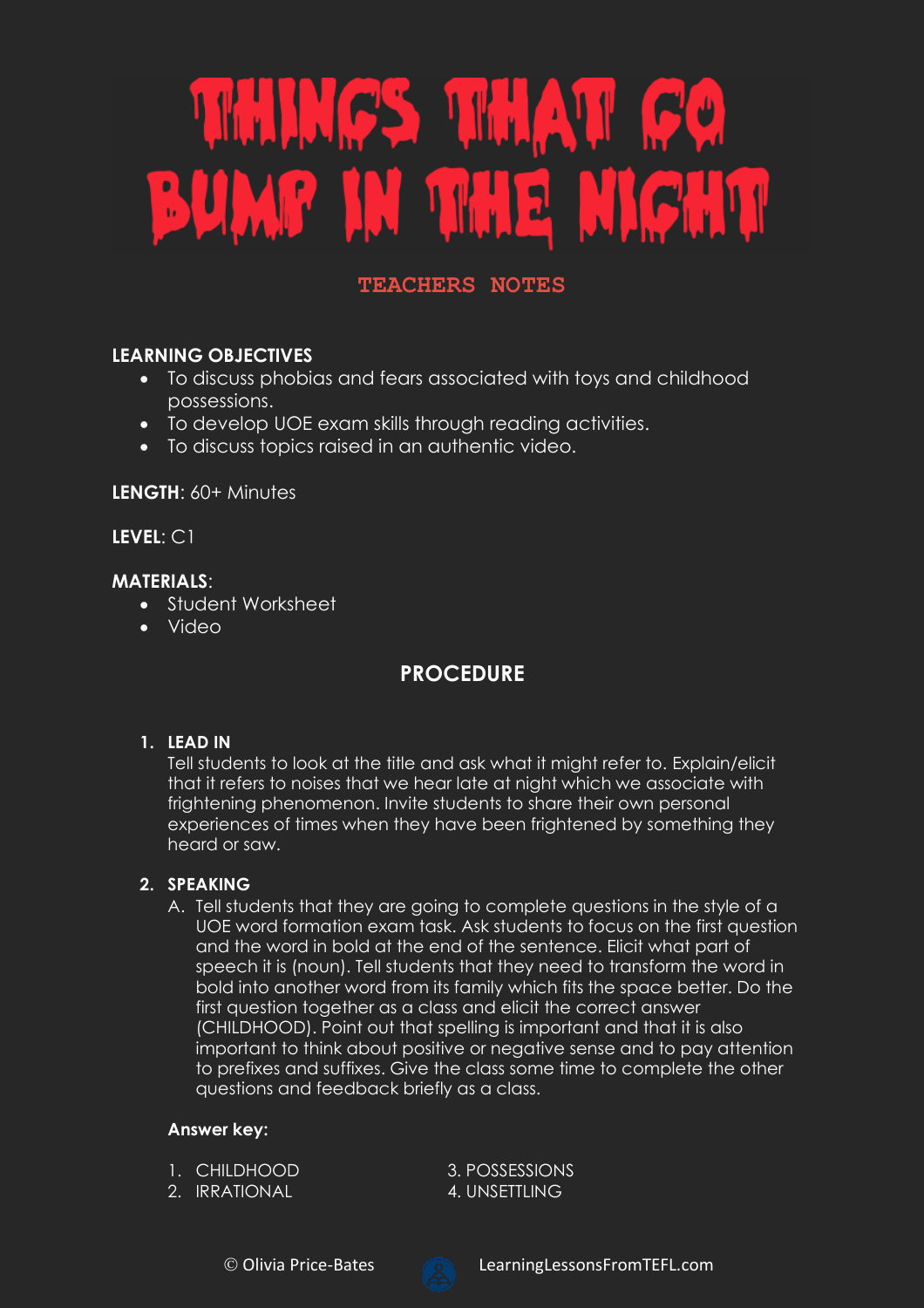- B. Divide the class into pairs or small groups and ask students to discuss the questions. Allow time for feedback on the board.
- C. Ask students to look at the pictures in exercise C and ask what they all have in common. (They are all children's toys).

In pairs ask students to describe two sets of pictures. Ask them to compare and contrast the pictures and say what might be disturbing about them.

Then, ask students to individually rank the pictures from 1-4 from the most disturbing to the least disturbing. Divide the class into pairs or small groups and ask students to compare their lists, justifying their reasons.

D. Tell students that they are going to watch a film about a business who deals with unusual children's toys. Ask them to look at the questions in exercise D (*What is the business, and what do they like about the dolls they collect?)* and to think about the questions while they watch the video. Play the video more than once if necessary.

**Answer key:** The business removes toys from homes which people consider to be disturbing and rehome them to people who want them. They appreciate the dolls' imperfections.

#### READING

E. Ask students to look at the reading text in exercise E. Tell students that they have 7 minutes to read the text and that there are some words missing but not to focus on those yet. Tell the students that each paragraph has had its title removed. Students should match the titles from the box to the paragraphs. Explain that there is one extra title which acts as a distractor. Feedback as a class.

#### **Answer Key:**

A: Child's play: A business model B: A home for everyone C: A quest to unite D: A step too far

F. Ask students to focus on the gaps in the text (1-10). Look at number 1 together. Explain that students need to complete each gap with one word. Elicit the first answer (go) and explain 'go about' is a phrasal verb which means to conduct an activity. Set students a time limit to complete the other gaps individually. Feedback briefly as a class and explain any new/unknown vocabulary.

#### **Answer Key:**

- $1.$  go 6. who
- 2. upon 2. T. there
- 
- 
- 
- 
- 
- 3. them 8. Would/ might
- 
- 4. even 9. on 5. on 10. Manage

#### **VOCABULARY FOCUS**